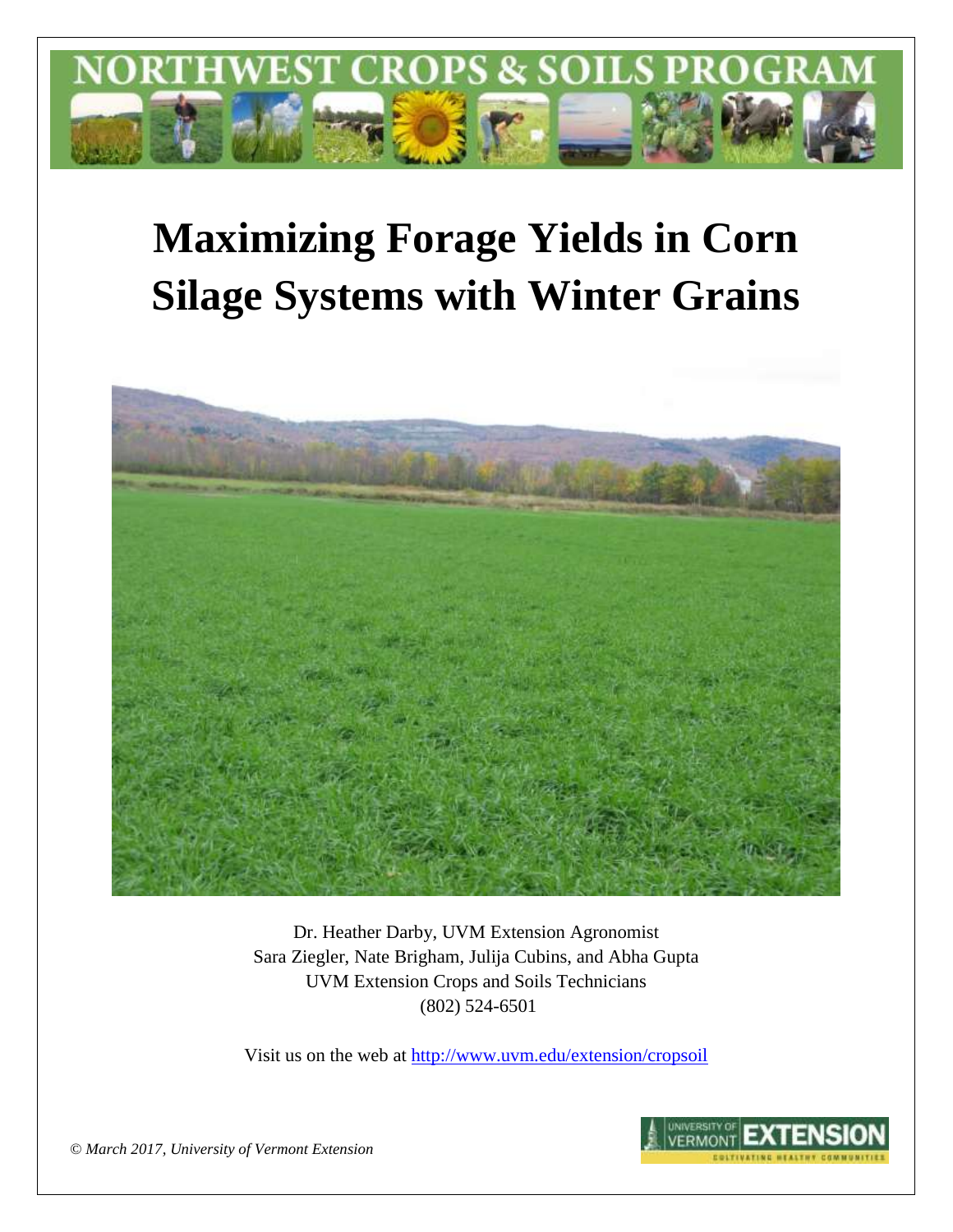## **MAXIMIZING FORAGE YIELDS IN CORN SILAGE SYSTEMS WITH WINTER GRAINS Dr. Heather Darby, University of Vermont Extension [heather.darby\[at\]uvm.edu](mailto:heather.darby@uvm.edu?subject=2013%20Long%20Season%20Corn%20Report)**

Producing sufficient high quality forage on farms is becoming difficult given current economic and environmental pressures. Farmers are looking for strategies to improve yield and quality of their own forage to reduce the financial burden of purchasing feed off-farm. One strategy for accomplishing this is utilizing winter grains, such as rye, wheat and triticale, as forage crops. These crops could be grazed or harvested in the fall to extend the grazing season, and in the spring could provide early forage prior to planting corn silage. In the fall of 2015 the University of Vermont Northwest Crops and Soils Program initiated a trial investigating the integration of winter grains for forage into corn silage cropping systems.

## **MATERIALS AND METHODS**

The soil type at the Alburgh location was a Benson rocky silt loam (Table 1). The seedbed was chisel plowed, disked, and finished with a spike tooth harrow. The previous crop was oats and spring wheat. Plots were 10' x 20'and replicated 4 times. The winter grain portion of the trial was planted with a cone seeder on 31-Aug. At planting soil was sampled for nitrate nitrogen (N) and available phosphorus (P) content at the University of Vermont Agricultural and Environmental Testing Laboratory in Burlington, VT. Forage was harvested in the fall once temperatures had remained below 40°F for an extended period of time. On 28-Oct 2015 plots were harvested by hand by cutting forage in two 1 meter length sections to a height of three inches simulating grazing.

|                              | Table 1. Whitel Grain Porage Trial Management, Alburgh, VI, 2013-2010. |  |  |  |  |  |  |  |
|------------------------------|------------------------------------------------------------------------|--|--|--|--|--|--|--|
| Location                     | <b>Borderview Research Farm - Alburgh, VT</b>                          |  |  |  |  |  |  |  |
| Soil type                    | Benson rocky silt loam                                                 |  |  |  |  |  |  |  |
| <b>Previous crop</b>         | Oats and Spring Wheat                                                  |  |  |  |  |  |  |  |
| <b>Tillage operations</b>    | Chisel plow, disk and spike tooth harrow                               |  |  |  |  |  |  |  |
| <b>Planting equipment</b>    | Cone Seeder (winter grains) No-till corn planter (corn)                |  |  |  |  |  |  |  |
|                              | Winter Rye (VNS)                                                       |  |  |  |  |  |  |  |
| Treatments (main plot)       | Winter Wheat (SW50)                                                    |  |  |  |  |  |  |  |
|                              | Winter Triticale (Trical 815)                                          |  |  |  |  |  |  |  |
|                              | $0$ lbs $N$                                                            |  |  |  |  |  |  |  |
| <b>Treatments (subplot)</b>  | $25$ lbs $N$                                                           |  |  |  |  |  |  |  |
|                              | 50 lbs N                                                               |  |  |  |  |  |  |  |
| Corn variety                 | Dyna-Gro D26VP56RIB, 86 RM                                             |  |  |  |  |  |  |  |
| <b>Replications</b>          | 4                                                                      |  |  |  |  |  |  |  |
| <b>Plot size (ft)</b>        | $10 \times 20$                                                         |  |  |  |  |  |  |  |
| Planting dates (forage/corn) | $31$ -Aug / 1-Jun                                                      |  |  |  |  |  |  |  |
| Harvest dates (forage/corn)  | 28-Oct 2015, 12-May and 31-May 2016 / 5-Oct 2016                       |  |  |  |  |  |  |  |

|  | Table 1. Winter Grain Forage Trial Management, Alburgh, VT, 2015-2016. |  |
|--|------------------------------------------------------------------------|--|
|  |                                                                        |  |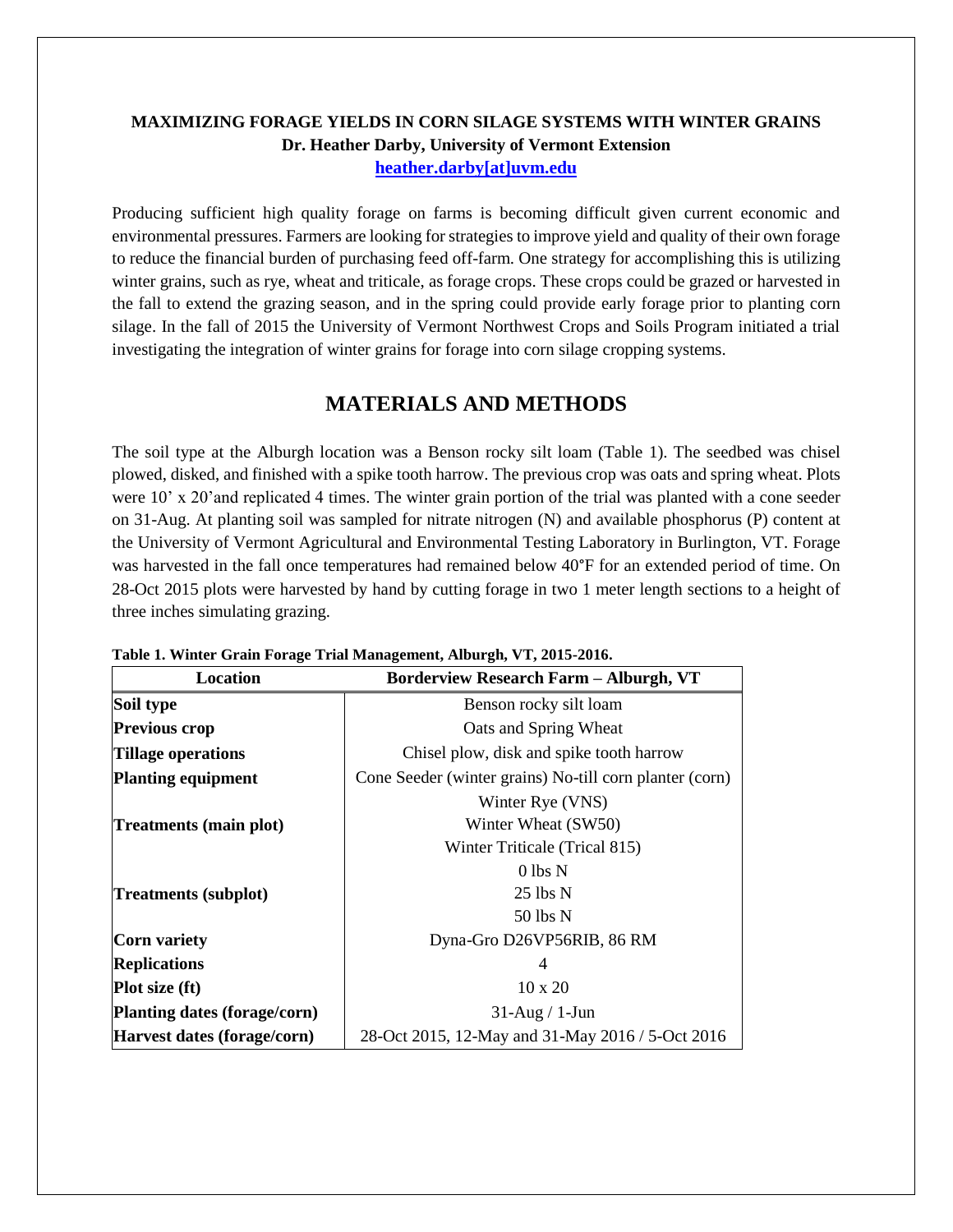An approximate 1 lb subsample was collected, dried, ground, and then analyzed for forage quality, nitrogen and phosphorus content. Dry matter yields were calculated. After harvest the entire trial area was mowed to a height of three inches and soil was sampled and again analyzed for nitrate-N and available P.

In early spring 2016 as soon as fields were accessible, soils were sampled again for nitrate-N and available P prior to imposing nitrogen treatments. Nitrogen treatments of 0, 25, and 50 lbs ac<sup>-1</sup> were hand applied to individual plots using calcium ammonium nitrate on 18-Apr 2016. Forage was harvested when the boot stage was reached. Rye plots were harvested on 12-May and wheat and triticale plots on 31-May 2016 as they matured later than the rye. Plots were harvested using a Carter forage harvester in a 3' x 20' area. An approximate 1 lb subsample of the harvested material was collected, dried, ground, and then analyzed for forage quality. Dry matter yields were calculated. After harvest, the remainder of the plots were mowed to three inches and soil was sampled for nitrate nitrogen and available phosphorus. Winter grain stubble was terminated with RoundUp<sup>®</sup> on 31-May at a rate of 1 quart  $ac^{-1}$ . Short season corn was planted into the plots using a John Deere 1750 no-till corn planter at a rate of 34,000 live seeds ac<sup>-1</sup> on 1-Jun. Plots were fertilized with 46-0-0 at a rate of 300 lbs  $ac^{-1}$  on 24-Jun. Prior to corn harvest, plant populations and number of ears were counted. Corn stalk nitrate samples were also collected by removing an eight inch section of corn stalk six inches above the ground for five random plants in each plot. These samples were dried, ground, and sent to the University of Massachusetts, Amherst for nitrate analysis. Corn was harvested on 5-Oct 2016. An approximate 1 lb subsample was collected, dried, ground, and then analyzed for quality.

Forage quality was analyzed using the FOSS NIRS (near infrared reflectance spectroscopy) DS2500 Feed and Forage analyzer at the University of Vermont Cereal Grain Testing Lab. Dried and coarsely-ground plot samples were brought to the lab where they were reground using a cyclone sample mill (1mm screen) from the UDY Corporation. The samples were then analyzed using the FOSS NIRS DS2500 for crude protein (CP), acid detergent fiber (ADF), neutral detergent fiber (NDF), 48-hour digestible NDF (NDFD), and total digestible nutrients (TDN).

Mixtures of true proteins, composed of amino acids, and non-protein nitrogen make up the CP content of forages. The CP content of forages is determined by measuring the amount of nitrogen and multiplying by 6.25. The bulky characteristics of forage come from fiber. Forage feeding values are negatively associated with fiber since the less digestible portions of plants are contained in the fiber fraction. The detergent fiber analysis system separates forages into two parts: cell contents, which include sugars, starches, proteins, non-protein nitrogen, fats and other highly digestible compounds; and the less digestible components found in the fiber fraction. The total fiber content of forage is contained in the neutral detergent fiber (NDF). Chemically, this fraction includes cellulose, hemicellulose, and lignin. Because of these chemical components and their association with the bulkiness of feeds, NDF is closely related to feed intake and rumen fill in cows.

Yield data and stand characteristics were analyzed using mixed model analysis using the mixed procedure of SAS (SAS Institute, 1999). Replications within trials were treated as random effects, and mixtures were treated as fixed. Treatment mean comparisons were made using the Least Significant Difference (LSD) procedure when the F-test was considered significant  $(p<0.10)$ .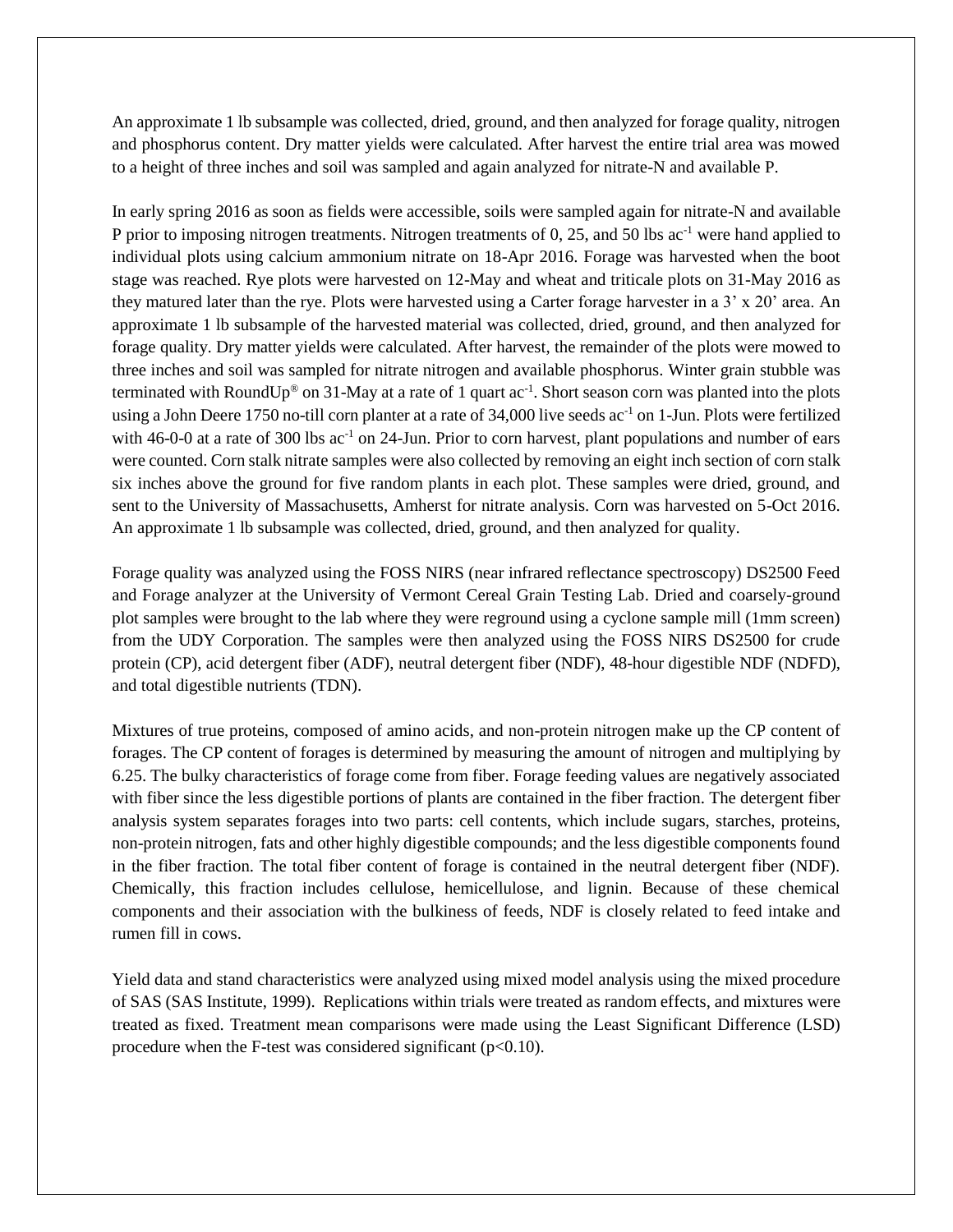Variations in yield and quality can occur because of variations in genetics, soil, and other growing conditions. Statistical analysis makes it possible to determine whether a difference among hybrids is real

or whether it might have occurred due to other variations in the field. At the bottom of each table a LSD value is presented for each variable (i.e. yield). Least Significant Differences (LSDs) at the 0.10 level of significance are shown. Where the difference between two hybrids within a column is equal to or greater than the LSD value at the bottom of the column, you can be sure that for 9 out of 10 times, there is a real difference between the two hybrids. Hybrids that were not

| <b>Hybrid</b>  | Yield  |
|----------------|--------|
| А              | 6.0    |
| B              | $7.5*$ |
| $\mathfrak{C}$ | $9.0*$ |
| LSD            | 2.0    |

significantly lower in performance than the highest hybrid in a particular column are indicated with an asterisk. In the example above, hybrid C is significantly different from hybrid A but not from hybrid B. The difference between C and B is equal to 1.5, which is less than the LSD value of 2.0. This means that these hybrids did not differ in yield. The difference between C and A is equal to 3.0, which is greater than the LSD value of 2.0. This means that the yields of these hybrids were significantly different from one another. The asterisk indicates that hybrid B was not significantly lower than the top yielding hybrid C, indicated in bold.

## **RESULTS**

Weather data was recorded with a Davis Instrument Vantage Pro2 weather station, equipped with a WeatherLink data logger at Borderview Research Farm in Alburgh, VT (Table 2).

|                                              |         | 2015    |            |      |         |      |      |         | 2016    |         |         |         |         |      |
|----------------------------------------------|---------|---------|------------|------|---------|------|------|---------|---------|---------|---------|---------|---------|------|
|                                              | Sep     | Oct     | <b>Nov</b> | Dec  | Jan     | Feb  | Mar  | Apr     | May     | Jun     | Jul     | Aug     | Sep     | Oct  |
| Average temperature<br>$(^{\circ}F)$         | 65.2    | 46.5    | 42.2       | 37.6 | 22.7    | 23.2 | 33.9 | 39.8    | 58.1    | 65.8    | 70.7    | 71.6    | 63.4    | 50.0 |
| Departure from normal                        | 4.70    | $-1.60$ | 4.00       | 11.7 | 4.00    | 1.60 | 2.90 | $-4.90$ | 1.80    | 0.00    | 0.10    | 2.90    | 2.90    | 1.90 |
|                                              |         |         |            |      |         |      |      |         |         |         |         |         |         |      |
| Precipitation (inches)                       | 0.30    | 2.50    | 1.80       | 3.50 | 1.30    | 3.60 | 2.50 | 2.60    | 1.50    | 2.80    | 1.80    | 3.00    | 2.50    | 5.00 |
| Departure from normal                        | $-3.30$ | $-1.09$ | $-1.30$    | 1.13 | $-0.74$ | 1.81 | 0.29 | $-0.26$ | $-1.92$ | $-0.88$ | $-2.37$ | $-0.93$ | $-1.17$ | 1.39 |
|                                              |         |         |            |      |         |      |      |         |         |         |         |         |         |      |
| Growing Degree Days<br>(base $32^{\circ}F$ ) | 1010    | 464     | 329        | 220  | 50      | 64   | 209  | 291     | 803     |         |         |         |         |      |
| Departure from normal                        | 154     | $-37$   | 117        | 189  | 50      | 60   | 85   | $-98$   | 50      |         |         |         |         |      |
|                                              |         |         |            |      |         |      |      |         |         |         |         |         |         |      |
| Growing Degree Days<br>(base $50^{\circ}$ F) |         |         |            |      |         |      |      |         |         | 481     | 640     | 663     | 438     | 146  |
| Departure from normal                        |         |         |            |      |         |      |      |         |         | 7       |         | 82      | 104     | 34   |

**Table 2. 2015-2016 weather data for Alburgh, VT.**

Based on weather data from a Davis Instruments Vantage Pro2 with WeatherLink data logger.

Historical averages are for 30 years of NOAA data (1981-2010) from Burlington, VT.

From September 2015 through May 2016 there were 3440 Growing Degree Days (GDDs) accumulated for the winter grains, 570 more than the 30-year normal. Precipitation during this time was below normal for all months except December, February, and March. For the corn there were 2368 GDDs accumulated from June through October, 228 more than normal. Precipitation during this time was below normal for all months except for October. Temperatures only deviated from the normal by a few degrees except in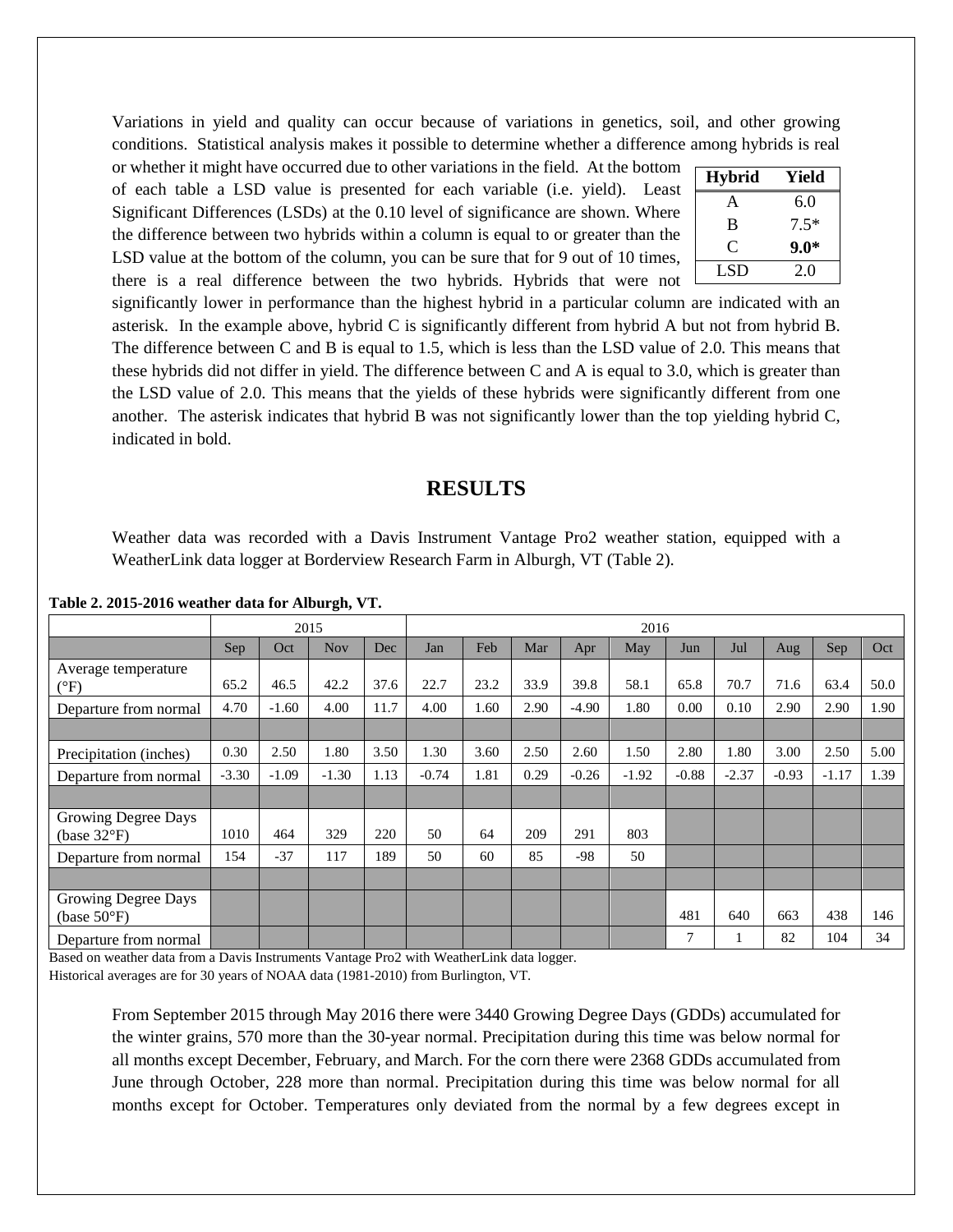September and December 2015 which were 11.7 and 4.7 degrees above normal respectively, and April 2016 which was 4.9 degrees below normal.

## *Impact of Winter Grain Species*

Fall forage yields and protein differed significantly by winter grain species (Table 3). Rye produced the highest yield of 0.747 tons  $ac^{-1}$  which was statistically similar to triticale which produced 0.709 tons  $ac^{-1}$ . This was about  $0.25$  tons ac<sup>-1</sup> greater than wheat. Protein was highest in triticale and wheat with  $25.0\%$ CP concentration. The winter grain species did not differ statistically in terms of DM, ADF, NDF, NDF digestibility, or RFV. Overall, the quality of the forage provided by all of the winter grain treatments in the fall was very high.

|                   | Dry Matter |                | Crude   |         |            | <b>NDFD</b>      |            |
|-------------------|------------|----------------|---------|---------|------------|------------------|------------|
| <b>Species</b>    | (DM)       | DM Yield       | Protein | ADF     | <b>NDF</b> | 30 <sub>hr</sub> | <b>RFV</b> |
|                   | $\%$       | tons $ac^{-1}$ | % of DM | % of DM | % of DM    | % of NDF         |            |
| Rye               | 22.3       | $0.747*$       | 23.6    | 19.0    | 33.7       | 49.8             | 205        |
| Triticale         | 21.2       | 0.505          | $25.0*$ | 18.2    | 33.1       | 48.3             | 210        |
| Wheat             | 21.6       | $0.709*$       | $25.0*$ | 19.1    | 34.1       | 51.8             | 203        |
| LSD $(p = 0.10)$  | NS         | 0.237          | 1.31    | NS      | NS         | NS               | <b>NS</b>  |
| <b>Trial Mean</b> | 21.7       | 0.654          | 24.5    | 18.8    | 33.6       | 54.6             | 206        |

#### **Table 3. Fall winter grain harvest yield and quality by species, 2015.**

Treatments with an asterisk\* performed statistically similarly to the top performer in **bold.** NS-No significant difference.

Spring forage yield and quality differed across the three species (Table 4). The highest yielding species was triticale producing 2.66 tons  $ac^{-1}$  dry matter. Wheat produced the highest dry matter content of 25.8% while statistically similar to triticale. This was more than 5% higher than the rye dry matter. It is important to remember that the rye was harvested 19 days earlier than the wheat and triticale due to maturity timing and likely explains these observed differences.

#### **Table 4. Spring winter grain harvest yield and quality by species, 2016.**

|                   | Dry Matter |                | Crude   |         |            | <b>NDFD</b>      |            |
|-------------------|------------|----------------|---------|---------|------------|------------------|------------|
| <b>Species</b>    | (DM)       | DM Yield       | Protein | ADF     | <b>NDF</b> | 30 <sub>hr</sub> | <b>RFV</b> |
|                   | $\%$       | tons $ac^{-1}$ | % of DM | % of DM | % of DM    | % of NDF         |            |
| Rye               | 20.0       | 1.64           | $18.9*$ | $25.6*$ | $42.3*$    | $57.7*$          | $152*$     |
| Triticale         | $25.2*$    | $2.66*$        | 12.4    | 31.3    | 51.5       | 54.2             | 116        |
| Wheat             | $25.8*$    | 2.23           | 13.9    | 27.1    | 43.6       | 51.2             | 145        |
| LSD $(p = 0.10)$  | 1.31       | 0.344          | 1.14    | 0.503   | 0.961      | 0.628            | 3.47       |
| <b>Trial Mean</b> | 23.7       | 2.01           | 15.0    | 28.0    | 45.8       | 54.6             | 138        |

Treatments with an asterisk\* performed statistically similarly to the top performer in **bold.** NS-No significant difference.

In terms of quality, the rye outperformed the triticale and wheat (Figure 1). Rye produced forage with the highest protein of 18.9%, 5% higher than the next best species wheat. Rye also produced the lowest ADF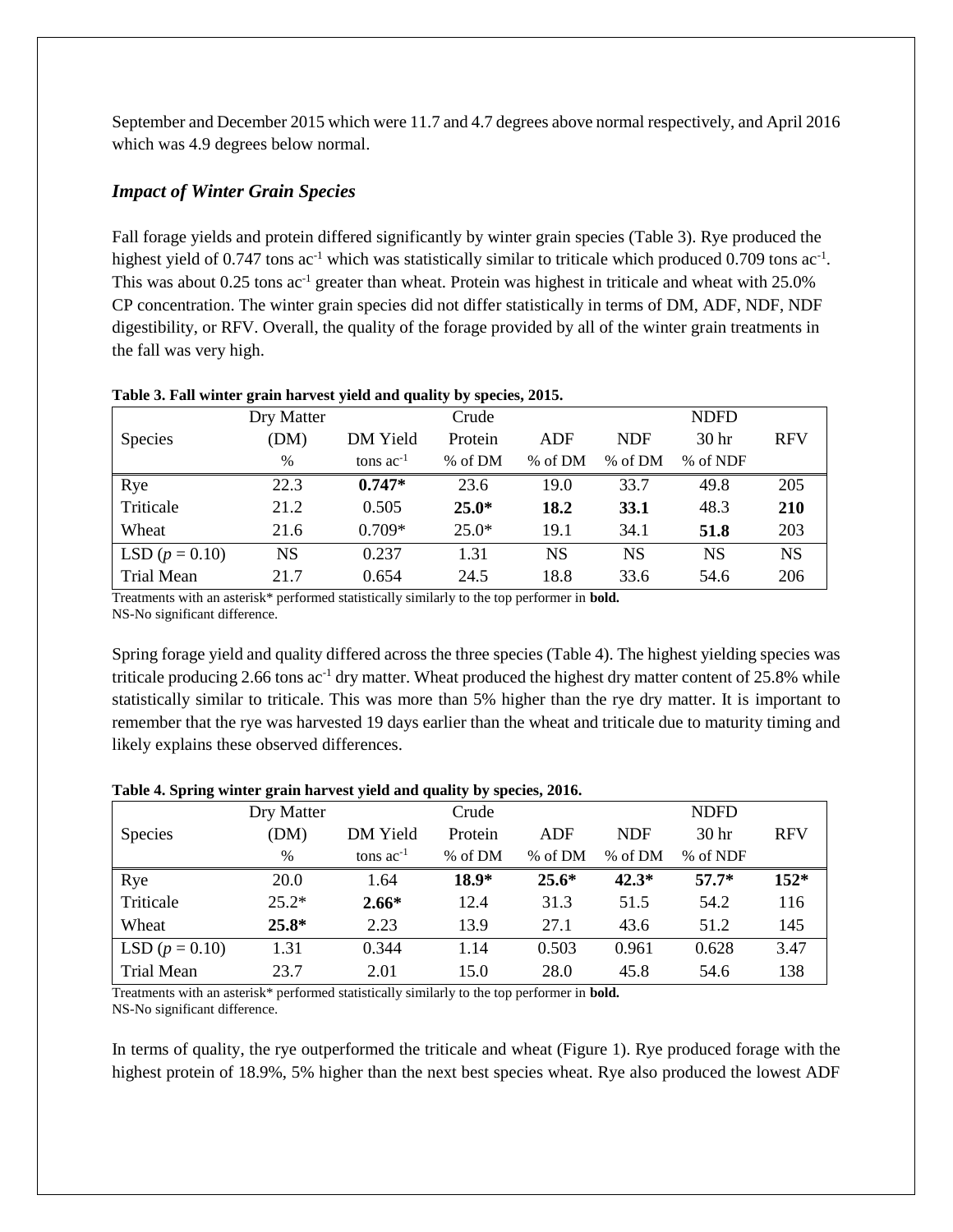and NDF of 25.6 and 42.3% respectively. Triticale had the highest ADF and NDF and consequently the lowest RFV score of 116 compared to 152 for rye.



**Figure 1. Protein and RFV of spring forage by winter grain species, 2016.**

Winter grain species had minimal impact on corn silage stand characteristics and yield (Table 5). The only parameter that differed statistically was corn plant population with the control (no winter grain cover crop) producing the highest stand density of 33,142 plants ac<sup>-1</sup>. The corn was planted no-till and the dense grain stubble and root system may have caused poor seed to soil contact. Closer attention should be paid to modify the planter for this type of situation.

| Species           | Yield at 35% DM | Population              | Ears                  |
|-------------------|-----------------|-------------------------|-----------------------|
|                   | tons $ac^{-1}$  | plants ac <sup>-1</sup> | ears ac <sup>-1</sup> |
| Control           | 21.2            | 33142                   | 31980                 |
| Rye               | 21.5            | 23885                   | 27987                 |
| Triticale         | 20.3            | 23994                   | 27370                 |
| Wheat             | 22.5            | 27733                   | 30819                 |
| LSD $(p = 0.10)$  | <b>NS</b>       | 5009                    | <b>NS</b>             |
| <b>Trial Mean</b> | 21.4            | 27189                   | 29539                 |

| Table 5. Corn stand characteristics by winter grain species, 2016. |  |  |  |  |  |
|--------------------------------------------------------------------|--|--|--|--|--|
|                                                                    |  |  |  |  |  |

Top performers appear in **bold.**

NS-No significant difference.

Interestingly, the decreased populations in the winter grain plots did not significantly affect silage yield. The corn variety used in the trial is categorized as a semi-flex ear type corn which compensate for low stand densities by producing larger ears, thus producing high yields despite low populations. This likely explains the observed discrepancy between populations and similar yields across treatments.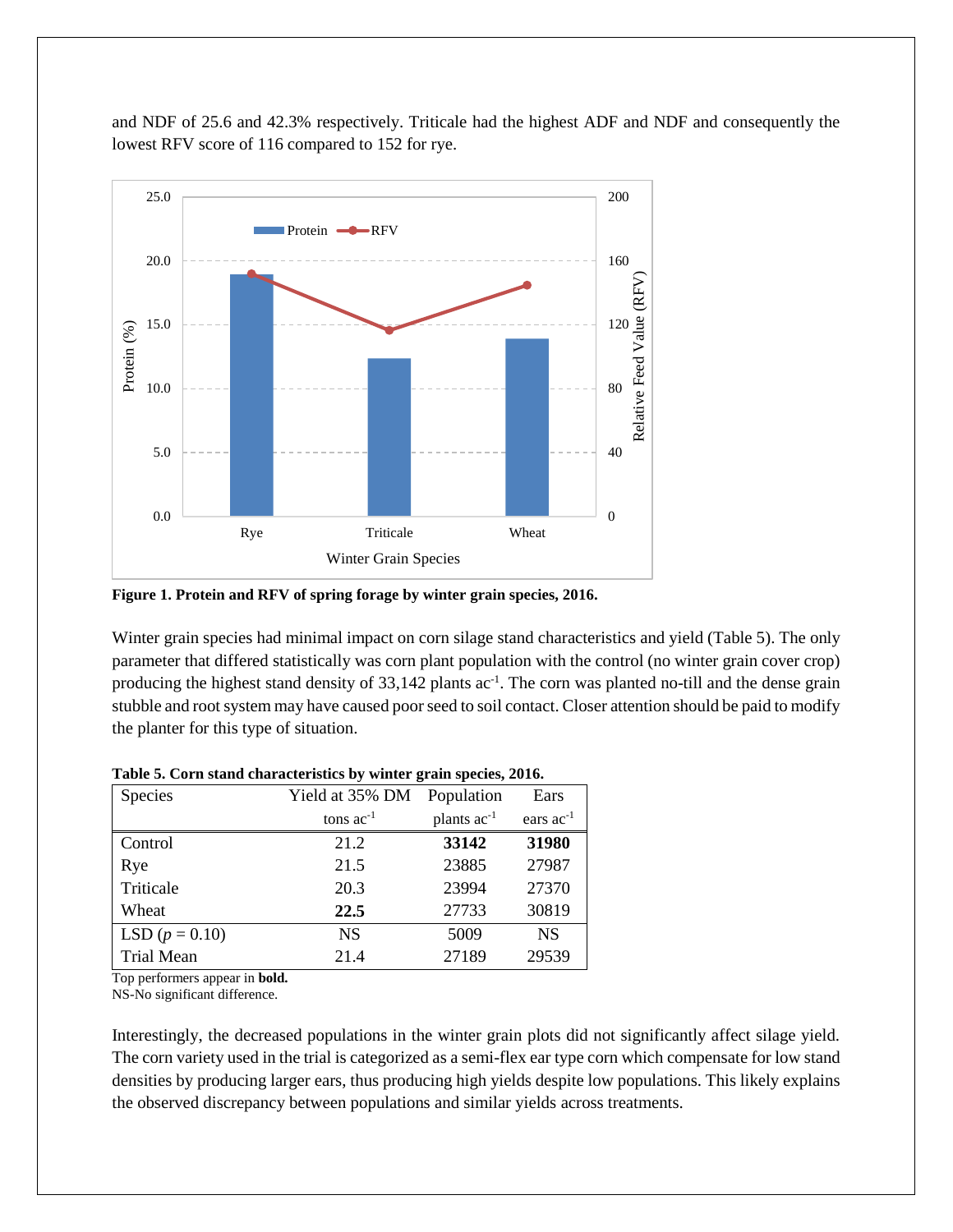In terms of corn silage quality, winter grain species did not significantly impact corn quality (Table 6). Corn dry matter ranged from 42.2 to 44.3% but did not statistically differ across winter grain treatments. Protein ranged from 7.90 to 8.37% with a trial average of 8.07%. The ADF and NDF content also did not vary significantly by winter grain treatment. The ADF ranged from 19.6 to 20.5% and NDF ranged from 37.8 to 39.5%. The NDF digestibility (NDFD) did not differ across winter grain treatments ranging from 65.5 to 66.2%. The TDN, NEL, and milk ton-1 were the highest in the rye treatment, however not statistically.

| Corn silage quality characteristics |           |           |           |            |             |            |                 |            | Milk       |
|-------------------------------------|-----------|-----------|-----------|------------|-------------|------------|-----------------|------------|------------|
|                                     | Dry       | Crude     |           |            | <b>NDFD</b> |            |                 |            |            |
| <b>Species</b>                      | matter    | protein   | ADF       | <b>NDF</b> | 48 hr       | <b>TDN</b> | NE <sub>L</sub> | $ton^{-1}$ | $ac^{-1}$  |
|                                     | %         | % of DM   | % of DM   | % of DM    | % of NDF    | % of DM    | Mcal $lb^{-1}$  | 1bs        | <b>lbs</b> |
| Control                             | 44.3      | 7.90      | 20.3      | 39.5       | 66.2        | 72.1       | 0.711           | 3361       | 56669      |
| Rye                                 | 42.2      | 7.93      | 20.5      | 38.7       | 66.1        | 72.6       | 0.719           | 3406       | 60644      |
| Triticale                           | 43.3      | 8.09      | 20.1      | 38.4       | 65.6        | 72.0       | 0.712           | 3361       | 55114      |
| Wheat                               | 43.1      | 8.37      | 19.6      | 37.8       | 65.5        | 72.4       | 0.716           | 3390       | 61898      |
| LSD $(p = 0.10)$                    | <b>NS</b> | <b>NS</b> | <b>NS</b> | <b>NS</b>  | <b>NS</b>   | <b>NS</b>  | <b>NS</b>       | <b>NS</b>  | <b>NS</b>  |
| <b>Trial Mean</b>                   | 43.2      | 8.07      | 20.1      | 38.6       | 65.8        | 72.3       | 0.715           | 3380       | 58581      |

|  |  |  |  | Table 6. Corn silage quality by winter grain species treatment, 2016. |  |
|--|--|--|--|-----------------------------------------------------------------------|--|
|  |  |  |  |                                                                       |  |

Top performers appear in **bold.**

NS-No significant difference.

#### *Impact of Spring Nitrogen Rate*

Spring forage yield and quality also differed significantly by N treatment (Table 7). Yield ranged from 1.64 to 2.29 tons  $ac^{-1}$  with the highest yields observed in the 50 and 25 lb  $ac^{-1}$  treatments. Yields increased by about 0.50 tons  $ac^{-1}$  with the addition of 25 lbs  $ac^{-1}$  nitrogen.

| $- - - - - -$          | Dry     | DM             | There is the second state of the second state in the second state of the second state in the second state of t<br>Crude |         |            | <b>NDFD</b>      |            |
|------------------------|---------|----------------|-------------------------------------------------------------------------------------------------------------------------|---------|------------|------------------|------------|
| Nitrogen Rate          | matter  | yield          | protein                                                                                                                 | ADF     | <b>NDF</b> | 30 <sub>hr</sub> | <b>RFV</b> |
| $lbs$ ac <sup>-1</sup> | $\%$    | tons $ac^{-1}$ | % of DM                                                                                                                 | % of DM | % of DM    | % of NDF         |            |
|                        | $24.7*$ | 1.64           | 14.1                                                                                                                    | 28.4    | 46.1       | 54.7             | 136        |
| 25                     | 22.7    | $2.10*$        | $15.6*$                                                                                                                 | $27.8*$ | 45.9       | 54.7             | 137        |
| 50                     | $23.6*$ | $2.29*$        | $15.4*$                                                                                                                 | $27.9*$ | 45.4       | 54.4             | 140        |
| LSD $(p = 0.10)$       | 1.31    | 0.334          | 1.14                                                                                                                    | 0.503   | NS         | NS               | NS         |
| <b>Trial Mean</b>      | 23.7    | 2.01           | 15.0                                                                                                                    | 28.0    | 45.8       | 54.6             | 138        |

**Table 7. Spring winter grain harvest yield and quality by nitrogen treatment, 2016.**

Treatments with an asterisk\* performed statistically similarly to the top performer in **bold.** NS-No significant difference.

However, yields were not significantly impacted by fertilizing with an additional 25 lbs ac<sup>-1</sup> nitrogen (Figure 2). Forage quality also differed by N treatment. Protein levels increased by 1.5% from the addition of 25 lbs ac<sup>-1</sup> nitrogen but did not increase further in the 50 lbs ac<sup>-1</sup> treatment. The ADF concentrations decreased slightly with the addition of N while NDF did not differ across treatments. These minor differences in ADF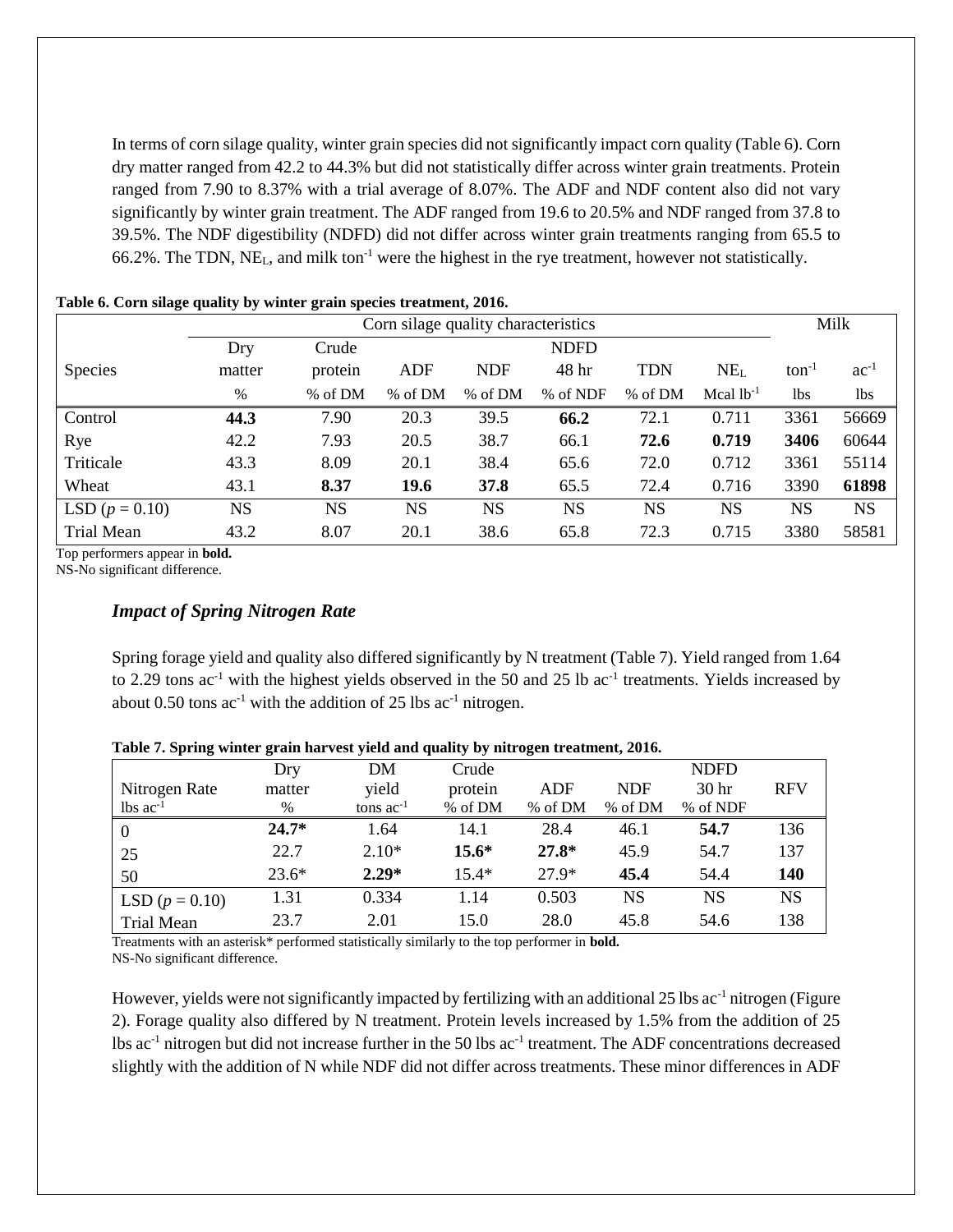and NDF consequently resulted in RFV scores that did not significantly vary by treatments. Spring forage overall was of high yield and quality.



**Figure 2. Spring forage yield by nitrogen treatment, 2016.** Treatments that share a letter performed statistically similarly.

Corn silage stand characteristics were not significantly impacted by cover crop N treatment (Table 8). Yields ranged from 20.0 to 22.2 tons ac<sup>-1</sup>. Plant populations ranged from 26,245 to 27,770 plant ac<sup>-1</sup> and corn ears ranged from 27,933 to 30,846 ears  $ac^{-1}$ . These data suggest that N applications of 0-50 lbs  $ac^{-1}$  to winter grain cover crops do not impact subsequent corn silage stand characteristics or yields. It is important to note that PSNT soil samples were taken to determine N needs of the corn crop. Hence, the corn was fertilized to the rate recommended in the soil test. So it is not expected that the N rate applied to the winter forage would impact the subsequent corn silage yields.

| Species           | Yield at 35% DM | Population       | Ears           |
|-------------------|-----------------|------------------|----------------|
|                   | tons $ac^{-1}$  | plants $ac^{-1}$ | ears $ac^{-1}$ |
|                   | 21.9            | 26245            | 27933          |
| 25                | 22.2            | 27770            | 30846          |
| 50                | 20.0            | 27552            | 29839          |
| LSD $(p = 0.10)$  | NS              | NS               | NS             |
| <b>Trial Mean</b> | 21.4            | 27189            | 29539          |

| Table 8. Corn stand characteristics by cover crop nitrogen treatment, 2016. |  |  |  |
|-----------------------------------------------------------------------------|--|--|--|
|-----------------------------------------------------------------------------|--|--|--|

Top performers appear in **bold.**

NS-No significant difference.

Corn silage quality was also not significantly impacted by cover crop nitrogen treatments (Table 9). Dry matter ranged from 43.0 to 43.6% indicating even maturity at harvest. Protein decreased slightly, but not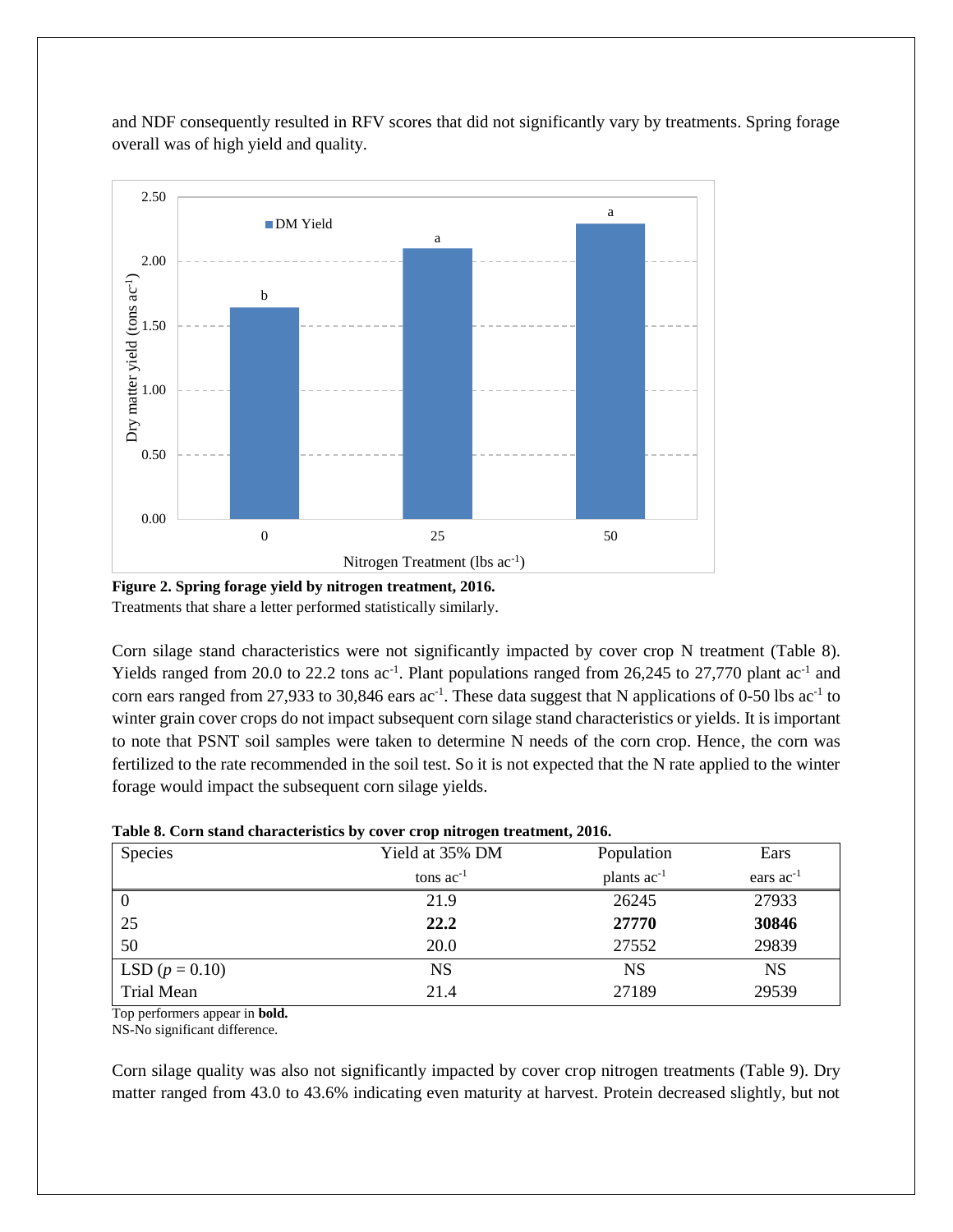statistically significantly, with the addition of nitrogen. Similarly, ADF and NDF content increased slightly with the addition of nitrogen, but these increases were also not statistically significant. TDN and NEL averaged  $72.3\%$  and  $0.715$  Mcal lb<sup>-1</sup> respectively and did not differ by nitrogen treatment.

|                  | Corn silage quality characteristics |           |           |            |                 |            |                 | Milk       |           |
|------------------|-------------------------------------|-----------|-----------|------------|-----------------|------------|-----------------|------------|-----------|
|                  | Dry Matter                          | Crude     |           |            | <b>NDFD</b>     |            |                 |            |           |
| <b>Species</b>   | (DM)                                | Protein   | ADF       | <b>NDF</b> | 48 <sup>h</sup> | <b>TDN</b> | NE <sub>L</sub> | $ton^{-1}$ | $ac^{-1}$ |
|                  | $\%$                                | % of DM   | % of DM   | % of DM    | % of NDF        | % of DM    | Mcal $lb-1$     | 1bs        | lbs       |
| $\overline{0}$   | 43.6                                | 8.20      | 19.7      | 37.9       | 65.9            | 72.4       | 0.716           | 3388       | 59726     |
| 25               | 43.0                                | 8.01      | 20.3      | 38.8       | 65.9            | 72.4       | 0.716           | 3387       | 61402     |
| 50               | 43.0                                | 8.01      | 20.4      | 39.2       | 65.8            | 72.1       | 0.712           | 3364       | 54615     |
| LSD $(p = 0.10)$ | <b>NS</b>                           | <b>NS</b> | <b>NS</b> | <b>NS</b>  | <b>NS</b>       | <b>NS</b>  | <b>NS</b>       | <b>NS</b>  | <b>NS</b> |
| Trial Mean       | 43.2                                | 8.07      | 20.1      | 38.6       | 65.8            | 72.3       | 0.715           | 3380       | 58581     |

|  |  |  |  | Table 9. Corn silage quality by cover crop nitrogen treatment, 2016. |  |
|--|--|--|--|----------------------------------------------------------------------|--|
|  |  |  |  |                                                                      |  |

Top performers appear in **bold.**

NS-No significant difference.

#### *Interactions between winter grain species and spring nitrogen treatment*

Significant interactions between winter grain species and spring N treatments were found for spring forage protein, ADF, and RFV values (Figure 3). These interactions indicate that the winter grain species responded differently to the N treatments in terms of these parameters. For example, protein levels increased with increasing N rates in rye treatments but seemed to have little impact on triticale and wheat protein concentrations. This difference may be related to the overall yield of the forages. Since the winter rye had the lowest spring yields, it is expected the protein content may be higher.



**Figure 3. Interactions between winter grain species and nitrogen treatment in winter grain protein, ADF, and RFV, 2016.**